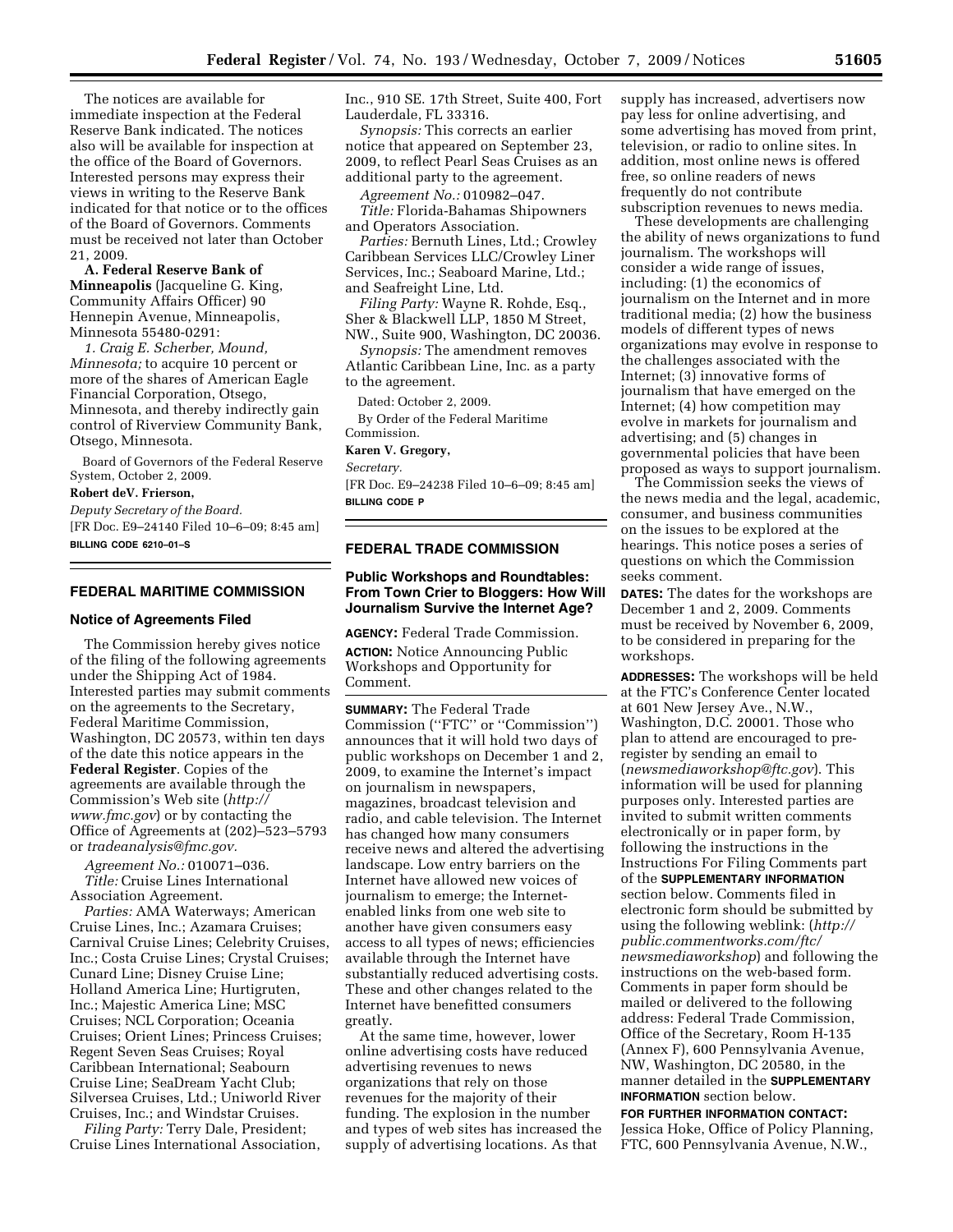Washington, D.C. 20580; telephone (202) 326-3291; e-mail: (*newsmediaworkshop@ftc.gov*). Detailed agendas for the workshops will be made available at the workshop webpage, which will be accessible from the FTC Home Page (*http://www.ftc.gov*).

**SUPPLEMENTARY INFORMATION:** The Internet has given consumers access to an unprecedented number of information sources. The Internet's low entry barriers, in comparison to traditional media, have created new publication opportunities resulting in multiple innovative forms of journalism. Websites run by citizen journalists and bloggers, for instance, provide information, analysis, and opinion on a wide variety of topics. In addition, websites have been created that aggregate stories from many different publications, so a particular news story may be seen at multiple locations on the Internet. These changes have benefitted consumers in a wide variety of ways.

At the same time, changes associated with Internet technology pose fundamental financial challenges to many news organizations. To a large extent, these challenges reflect changes in the business of advertising. News organizations traditionally have provided valuable venues through which advertisers can reach consumers, and advertising revenues – not consumer purchases – have funded most of the costs of producing and distributing the news. Now this business model is under stress. Online websites provide an almost limitless supply of advertising venues – a fact that has reduced advertising revenues to many traditional forms of news media. Particularly in the case of classified advertising, much lower costs combined with a much larger network of potential purchasers and sellers have encouraged advertisers to move online to a significant extent, eliminating a substantial portion of the advertising revenues that newspapers rely on.

Other developments raise additional issues. Consumers are using ''news aggregator'' websites, which collect and link to stories produced by news organizations. Aggregators generally do not pay for that content, claiming that they help news organizations by enabling readers to link back to the original news story, thereby driving traffic to the news organization's website and the advertising located there. News organizations respond that some aggregators not only link to the original news story, but also post a substantial portion of the original news story at the aggregators' sites. This diminishes the value of advertising at

the original news story's website, they claim, by decreasing the likelihood that a reader will visit the complete story at the news organization's website. There are currently various proposals to address this issue, including possible amendments to copyright laws.

These financial challenges have prompted cost-cutting measures at many news organizations. Additionally, a recession, bursting real estate bubble, and automobile industry crisis also have reduced advertising sales and revenues. In this economic context, the debt burdens from heavily leveraged purchases of news organizations, combined with other factors, have forced several large daily newspapers to declare bankruptcy and others to impose significant cuts in staff and other expenditures to lower costs.

The reduction in news staffs raises questions over whether certain types of news are receiving less coverage as a result. Many have expressed concern that investigative journalism will suffer.1 Some economists believe that public affairs reporting may indeed be particularly subject to market failure.2 Non-profit organizations, some associated with universities or supported by foundations, have developed to provide investigative journalism,3 and proposals exist to amend tax rules to make it easier for foundations to support such news organizations.

There are also concerns about the extent to which local journalism will continue to thrive. New websites run by citizen journalists, which generate local and hyperlocal news (covering neighborhoods of just a few blocks), provide alternative sources of local news. For the most part, however, these new journalism models have not yet

2Matthew Gentzkow & Jesse Shapiro, *Competition and Truth in the Market for News,* 22 J. Econ. Perspectives 133, 146 (2008) (''As Downs (1957), Coase (1974), Posner (1986), and others have pointed out, when it comes to the kind of information that the First Amendment is most concerned with, there may be large social gains that consumers do not internalize. Consumers will prefer to free-ride and let others invest in casting informed votes.'' (citations omitted)). *See also*  James t. Hamilton, all the News That's Fit to Sell: How the Market Transforms Information into News (Princeton Univ. Press 2004) at 13 (''The point here is that since individuals do not calculate the full benefit to society of their learning about politics, they will express less than optimal levels of interest in public affairs coverage and generate less than desirable demands for news about government.''). 3 *See* n. 1 *supra*.

proven profitable. Various tax proposals seek to make it easier for foundations and other low-profit ventures to support local journalism.

The FTC's workshops will bring competition, consumer welfare, and First Amendment perspectives to analyze (1) the financial challenges facing news organizations in the Internet age, and (2) the potential for new opportunities for sustainable journalism. Workshop participants will discuss, among other things:

∑ Internet-related changes in advertising that affect news organizations, and ideas for potential responses to those changes;

∑ Internet-related changes in ways that consumers obtain news, and ideas for potential responses to those changes;

∑ Ideas for reducing the costs of providing the news and restructuring news organizations to become more efficient (without sacrificing quality);

● Potential profit and non-profit models for journalism, including innovative forms of journalism; and

∑ Potential evolution in competition among news organizations.

The FTC workshops will also explore whether recent changes in the news industry require consideration of additional or alternative governmental policies to ensure that journalism provides news of value to consumers.4 Workshop participants will discuss, among other things:

● Proposals for new tax treatment for news organizations;

∑ Proposals for changes in copyright law and doctrine, including the ''fair use'' of news stories;

∑ Proposals for an antitrust exemption applied to certain conduct of news organizations; and

∑ Proposals for greater public funding of public affairs news.

Other relevant topics for the workshops may be proposed as well. An agenda for the December 1 and 2, 2009, workshops will be circulated at a later time. Participants will include journalists, editors, owners, and other representatives of news organizations, online advertisers, new media representatives (such as bloggers and local news web sites), consumer advocates, academics, economists, and government representatives.

<sup>1</sup> *E.g.,* Will Skowronski, *Investigative Teem: New nonprofit centers aim to fill the gap in state and local investigations*, Am. Journalism Rev. (Feb./Mar. 2009) (describing new nonprofit centers dedicated to investigative journalism as a result of concern that news organizations have declining revenues for investigative reporting), *available at* (*http:// www.ajr.org/Article.asp?id=4693*).

<sup>4</sup>Governmental policies supporting news organizations are not new. In the nineteenth century, newspapers were often distributed through the mail with no charge for postage. Radio and television benefitted from the government's licensing of spectrum without competitive bidding. The Newspaper Preservation Act of 1970 provided ways for newspapers to collaborate on operations costs, exempt from the antitrust laws, while continuing to compete on content. Copyright laws protect original news content, with exceptions for ''fair use.''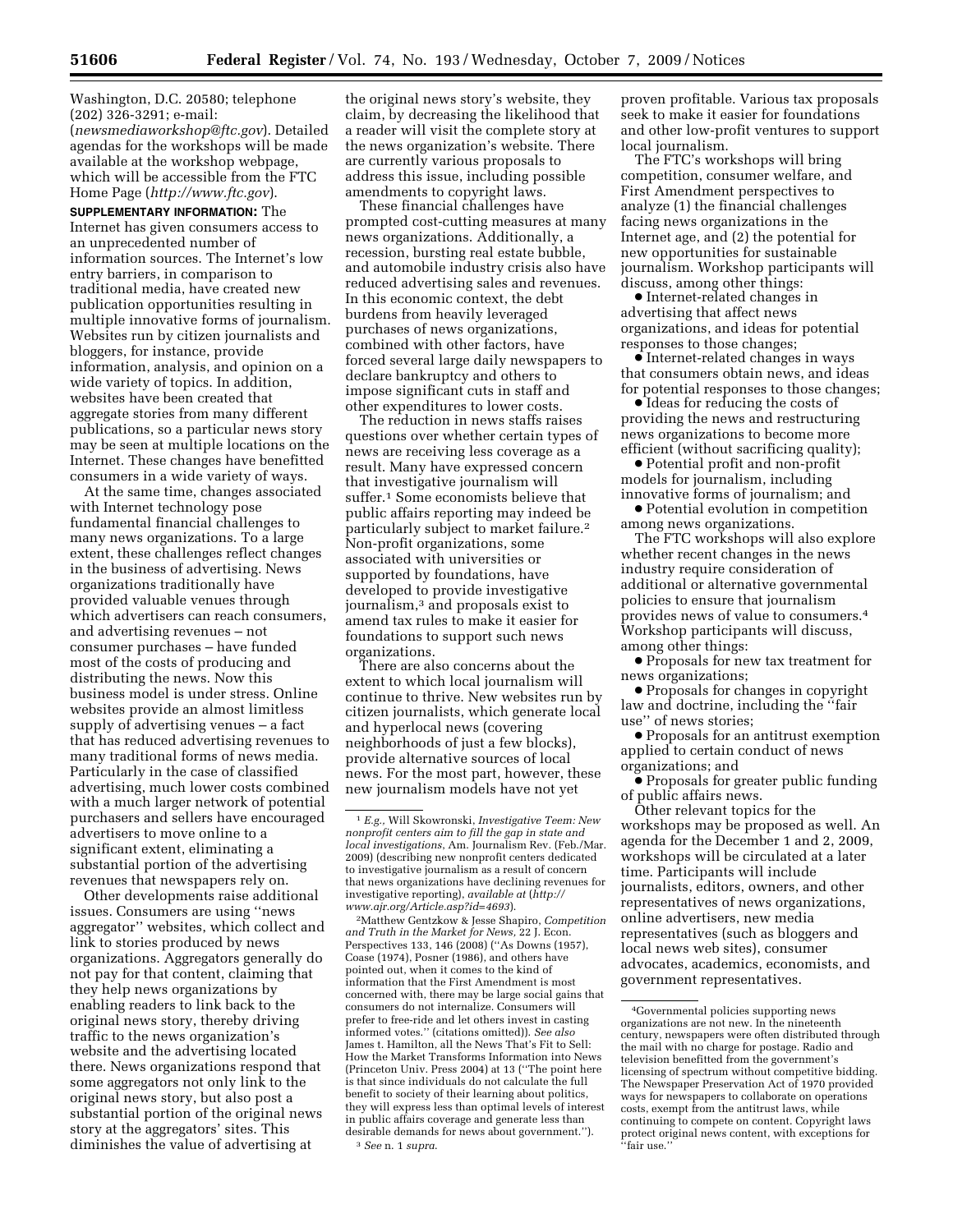The Commission seeks public comment on the questions posed below or any issue raised by this notice. Comments may address the issues raised in these questions or other issues relevant to the topics to be addressed at the workshops. Any interested person may submit written comments. In preparing for the workshop, the Commission will consider comments received by November 6, 2009. Later comments will be accepted as well.

#### **Changes Driven by Technology**

∑ How is the Internet changing the way consumers access news? What further changes are forecast? What are the consequences of those changes for consumers and for news organizations?

● How is the Internet changing advertising expenditures? What further changes are forecast? For which types of advertising will news organizations likely remain preferred venues? What is the likely role of targeted advertising in the future, both by news organizations and other entities?

∑ How is the Internet changing the way news organizations and others research, write, edit, produce, and distribute news? How could the Internet be useful in reducing those costs? What would be the likely consequences of any changes?

∑ What innovative forms of journalism have emerged due to the Internet? What types of journalism are produced?

∑ What are the business models, including the revenue sources, for new models of journalism on the Internet? Are they profitable? What are the prospects for future profitability?

∑ What new forms of journalism and new business models may become more prevalent in the future? How might new or improved technologies drive the evolution of the news media in the future?

# **Economic Challenges of News Organizations**

∑ What economic challenges do news organizations face today? What is the source of these challenges?

● What alternative cost-cutting measures have news organizations considered? Which have they adopted? What further measures are under consideration?

∑ How have cost-cutting measures affected the provision of news to consumers? What types of news are no longer being covered? What types of news receive less coverage than before? What are the long-term consequences of such reduced news coverage for consumers? What are the long-term consequences of such reduced news

coverage for ensuring an educated citizenry?

∑ How might the business models of news organizations evolve in response to these challenges? What would be the effect of new business models on the type, quality, and quantity of journalism available both off and online?

● How are news organizations likely to compete for readers and advertising in the future? What is the value that particular news organizations can offer to persuade advertisers to choose them over different venues for advertising? What is the value that particular news organizations can offer that might persuade consumers to pay for their content? How will those values differ depending on characteristics of the news organizations (*e.g.*, local, regional, or national news; specialized or broad coverage; weekly or monthly news)?

### **Government Policies**

∑ Are new or changed government policies needed to support optimal amounts and types of journalism, including public affairs coverage? Why or why not? Could new or changed government policies encourage more competition among news organizations?

∑ Should the tax code be modified to provide special status or tax breaks to all or certain types of news organizations? Why or why not? If yes, in what ways? What would be the likely effects for consumers? For news organizations? What strategic behavior or unintended consequences might special tax treatment engender?

∑ Do the protections for original news content under current copyright law provide sufficient incentives to create that content? If not, should copyright law be altered? What is the role of the ''fair use'' doctrine in allowing use of original news content by news aggregators and others? Should the ''fair use'' doctrine be modified? What would be the effects of any changes in copyright law or doctrine on consumers and news organizations? What strategic behavior or unintended consequences might changes in copyright law or doctrine engender?

∑ What joint actions, if any, are news organizations considering to address the financial challenges they face as a result of changes brought about by the Internet? Are there any joint actions for which an antitrust immunity arguably would be required? If so, have joint actions been tried first that do not require antitrust immunity? Under what circumstances, if any, could an antitrust immunity for certain joint conduct be justified? In what ways, if any, would antitrust immunity be preferable to innovation to address new challenges?

● Should the federal government provide additional funding for news organizations? Why or why not? If yes, should only current recipients of federal funding receive increased funding? What methods have other countries used to provide government funding for the news, while retaining journalistic integrity? What would be the costs and potential consequences of increased federal funding for the news? What strategic behavior or unintended consequences might increased federal funding engender?

Interested parties are invited to submit written comments electronically or in paper form. Comments should refer to ''News Media Workshop Comment, Project No. P091200'' to facilitate the organization of comments. Please note that your comment – including your name and your state – will be placed on the public record of this proceeding, including on the publicly accessible FTC website, at (*http://www.ftc.gov/os/ publiccomments.shtm*).

Because comments will be made public, they should not include any sensitive personal information, such as any individual's Social Security Number; date of birth; driver's license number or other state identification number, or foreign country equivalent; passport number; financial account number; or credit or debit card number. Comments also should not include any sensitive health information, such as medical records or other individually identifiable health information. In addition, comments should not include any ''[t]rade secret or any commercial or financial information which is obtained from any person and which is privileged or confidential. . . ,'' as provided in Section 6(f) of the Federal Trade Commission Act (''FTC Act''), 15 U.S.C. 46(f), and FTC Rule 4.10(a)(2), 16 CFR 4.10(a)(2). Comments containing material for which confidential treatment is requested must be filed in paper form, must be clearly labeled ''Confidential,'' and must comply with FTC Rule 4.9(c), 16 CFR 4.9(c).5

Because paper mail addressed to the FTC is subject to delay due to heightened security screening, please consider submitting your comments in electronic form. Comments filed in electronic form should be submitted by

<sup>5</sup>The comment must be accompanied by an explicit request for confidential treatment, including the factual and legal basis for the request, and must identify the specific portions of the comment to be withheld from the public record. The request will be granted or denied by the Commission's General Counsel, consistent with applicable law and the public interest. *See* FTC Rule 4.9(c), 16 CFR 4.9(c).